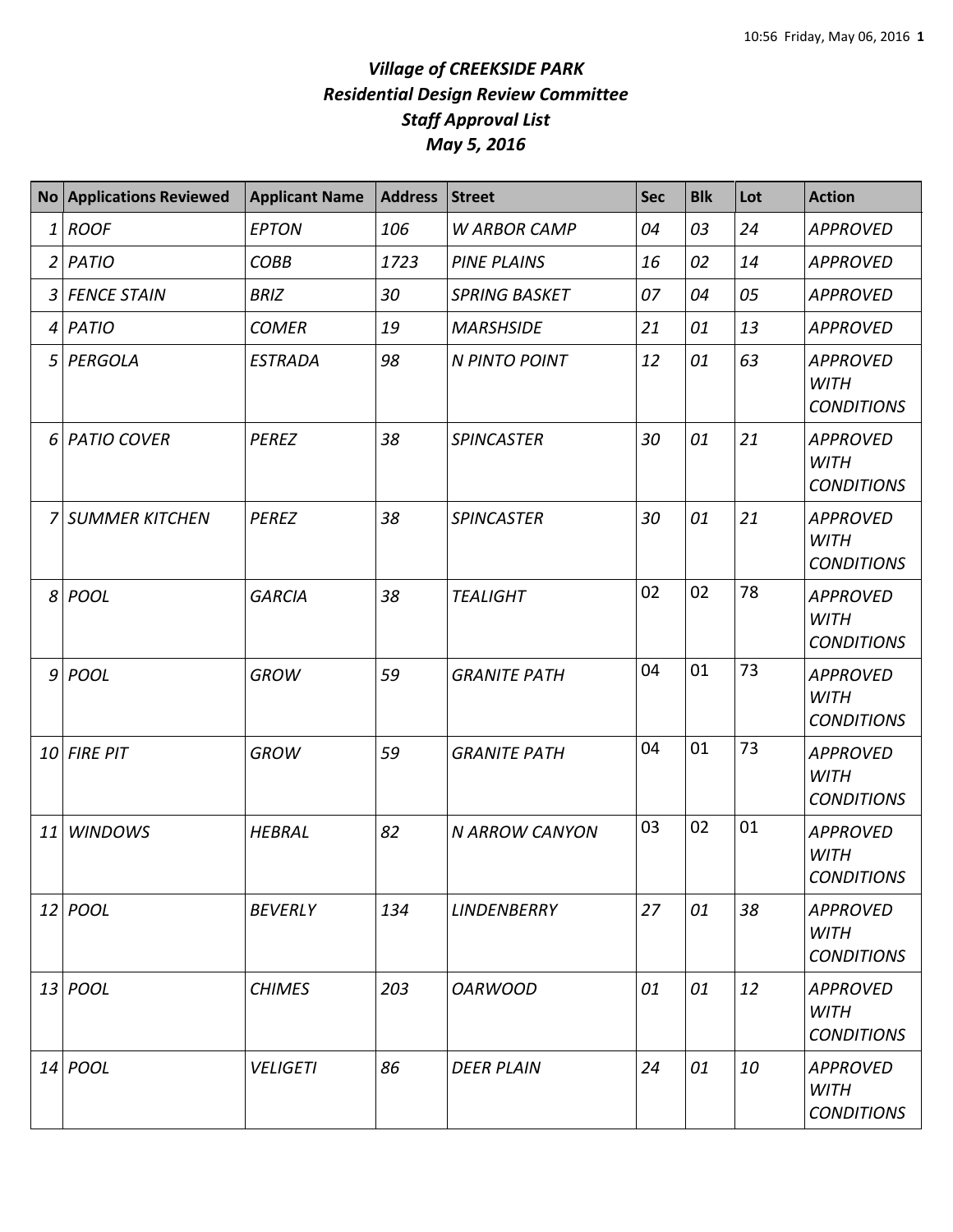| <b>No</b> | <b>Applications Reviewed</b>      | <b>Applicant Name</b> | <b>Address</b> | <b>Street</b>         | <b>Sec</b> | <b>Blk</b> | Lot | <b>Action</b>                                       |
|-----------|-----------------------------------|-----------------------|----------------|-----------------------|------------|------------|-----|-----------------------------------------------------|
|           | 15 <i>POOL</i>                    | <b>SROCK</b>          | 78             | <b>N SWANWICK</b>     | 03         | 01         | 15  | <b>APPROVED</b><br><b>WITH</b><br><b>CONDITIONS</b> |
|           | 16 DETACHED PATIO<br><b>COVER</b> | <b>SROCK</b>          | 78             | <b>N SWANWICK</b>     | 03         | 01         | 15  | <b>APPROVED</b><br><b>WITH</b><br><b>CONDITIONS</b> |
|           | 17 ATTACHED PATIO<br><b>COVER</b> | <b>SROCK</b>          | 78             | <b>N SWANWICK</b>     | 03         | 01         | 15  | <b>APPROVED</b><br><b>WITH</b><br><b>CONDITIONS</b> |
| 18        | <b>SUMMER KITCHEN</b>             | <b>SROCK</b>          | 78             | <b>N SWANWICK</b>     | 03         | 01         | 15  | <b>APPROVED</b><br><b>WITH</b><br><b>CONDITIONS</b> |
|           | 19 FIRE PIT                       | <b>SROCK</b>          | 78             | <b>N SWANWICK</b>     | 03         | 01         | 15  | <b>APPROVED</b><br><b>WITH</b><br><b>CONDITIONS</b> |
|           | <b>20 SUMMER KITCHEN</b>          | <b>TUOHY</b>          | 15             | <b>E TWIN PONDS</b>   | 10         | 01         | 42  | <b>APPROVED</b><br><b>WITH</b><br><b>CONDITIONS</b> |
| 21        | <b>PATIO COVER</b>                | <b>CARDOSO</b>        | 63             | N WHISTLING SWAN      | 21         | 02         | 16  | <b>APPROVED</b><br><b>WITH</b><br><b>CONDITIONS</b> |
| 22        | POOL                              | <b>VIVES</b>          | 11             | E WADING POND         | 08         | 01         | 03  | <b>APPROVED</b><br><b>WITH</b><br><b>CONDITIONS</b> |
|           | 23   POOL                         | <b>ANDREOLA</b>       | 10             | <b>CHIPPEWA TRAIL</b> | 03         | 04         | 25  | <b>APPROVED</b><br><b>WITH</b><br><b>CONDITIONS</b> |
|           | 24 PERGOLA                        | <b>ANDREOLA</b>       | 10             | <b>CHIPPEWA TRAIL</b> | 03         | 04         | 25  | <b>APPROVED</b><br><b>WITH</b><br><b>CONDITIONS</b> |
|           | 25 PLAY STRUCTURE                 | <b>JAKUB</b>          | 147            | <b>CURRYDALE</b>      | 10         | 01         | 30  | <b>APPROVED</b><br><b>WITH</b><br><b>CONDITIONS</b> |
|           | 26 FENCE STAIN                    | <b>MARCANO</b>        | 31             | <b>VERDIN</b>         | 13         | 01         | 38  | <b>APPROVED</b>                                     |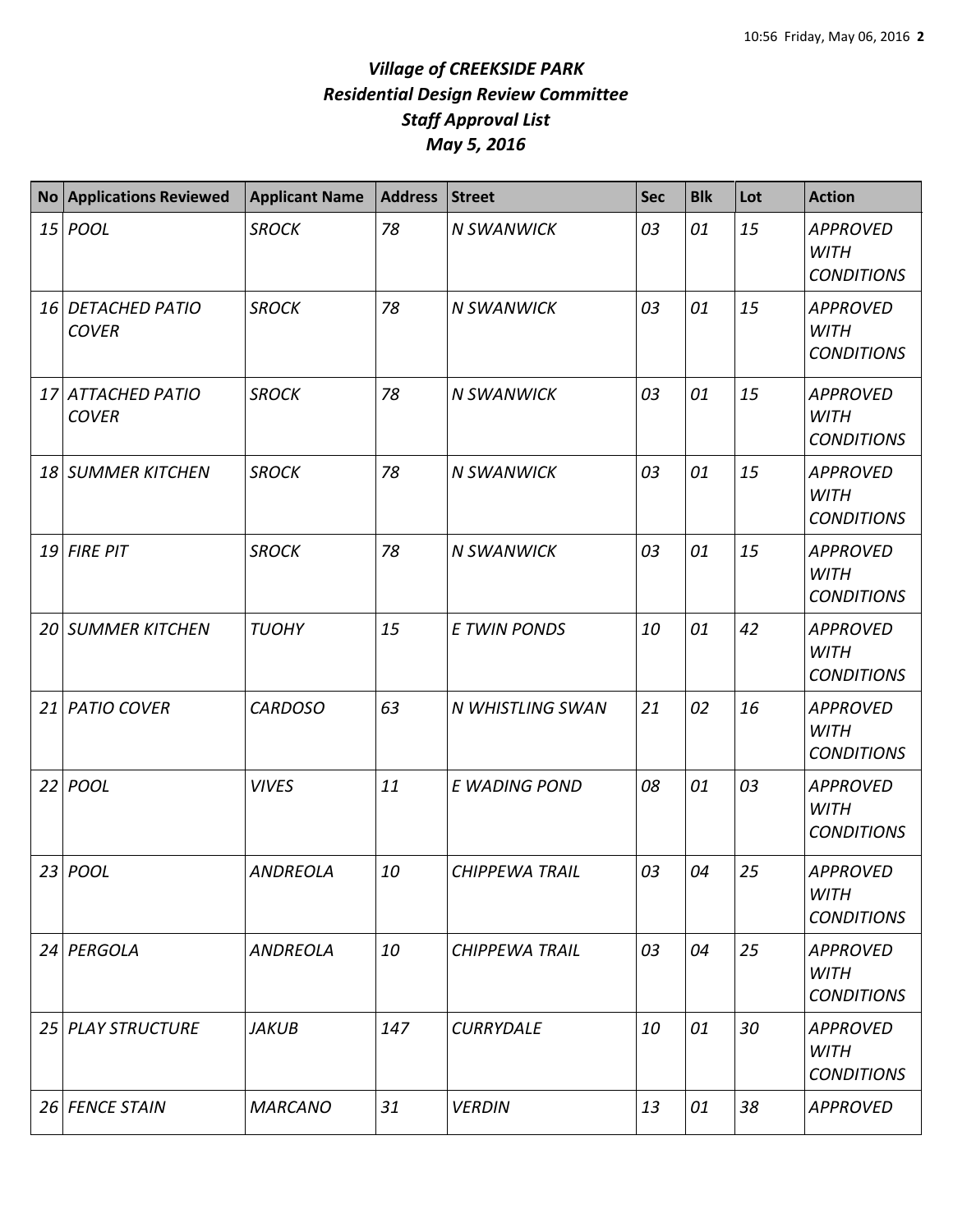|    | <b>No Applications Reviewed</b> | <b>Applicant Name</b> | <b>Address</b> | <b>Street</b>           | <b>Sec</b> | <b>Blk</b> | Lot | <b>Action</b>                                       |
|----|---------------------------------|-----------------------|----------------|-------------------------|------------|------------|-----|-----------------------------------------------------|
| 27 | <b>PLAY STRUCTURE</b>           | <b>GALLUP</b>         | 90             | <b>DEER PLAIN</b>       | 24         | 01         | 09  | <b>APPROVED</b><br><b>WITH</b><br><b>CONDITIONS</b> |
|    | $28$ ARBOR                      | <b>GALAGER</b>        | 11             | <b>TWIG CORNER</b>      | 22         | 02         | 40  | <b>APPROVED</b><br><b>WITH</b><br><b>CONDITIONS</b> |
|    | 29 TREE REMOVAL                 | <b>GARCIA</b>         | 19             | <b>GARDEN PATH</b>      | 09         | 01         | 14  | <b>APPROVED</b>                                     |
|    | 30 PERGOLA                      | <b>ARECHIGA</b>       | 30             | <b>W LASTING SPRING</b> | 08         | 01         | 31  | <b>APPROVED</b><br><b>WITH</b><br><b>CONDITIONS</b> |
|    | 31 SUMMER KITCHEN               | <b>GOMEZ</b>          | 110            | <b>CRESTA BEND</b>      | 18         | 02         | 06  | <b>APPROVED</b><br><b>WITH</b><br><b>CONDITIONS</b> |
| 32 | <b>PLAY STRUCTURE</b>           | <b>MARTINEZ</b>       | $\overline{7}$ | <b>E TWIN PONDS</b>     | 10         | 01         | 40  | <b>APPROVED</b>                                     |
|    | 33 <i>POOL</i>                  | <b>HORNER</b>         | 10             | <b>DANBY</b>            | 06         | 01         | 22  | <b>APPROVED</b><br><b>WITH</b><br><b>CONDITIONS</b> |
| 34 | POOL                            | <b>ROMERO</b>         | 42             | <b>WYATT OAKS</b>       | 22         | 02         | 70  | <b>APPROVED</b><br><b>WITH</b><br><b>CONDITIONS</b> |
| 35 | <b>POOL</b>                     | <b>SCHAEFER</b>       | $\overline{7}$ | <b>CABIN GATTE</b>      | 20         | 01         | 08  | <b>APPROVED</b><br><b>WITH</b><br><b>CONDITIONS</b> |
|    | 36 PATIO COVER                  | <b>SCHAEFER</b>       | $\overline{7}$ | <b>CABIN GATTE</b>      | 20         | 01         | 08  | <b>APPROVED</b><br><b>WITH</b><br><b>CONDITIONS</b> |
|    | 37 SUMMER KITCHEN               | <b>SCHAEFER</b>       | $\overline{7}$ | <b>CABIN GATTE</b>      | 20         | 01         | 08  | <b>APPROVED</b><br><b>WITH</b><br><b>CONDITIONS</b> |
|    | 38 FIRE PIT                     | <b>SCHAEFER</b>       | $\overline{7}$ | <b>CABIN GATTE</b>      | 20         | 01         | 08  | <b>APPROVED</b><br><b>WITH</b><br><b>CONDITIONS</b> |
|    | 39 FIRE PIT                     | LEE                   | 50             | <b>BLAIRS WAY</b>       | 23         | 01         | 02  | <b>APPROVED</b><br><b>WITH</b><br><b>CONDITIONS</b> |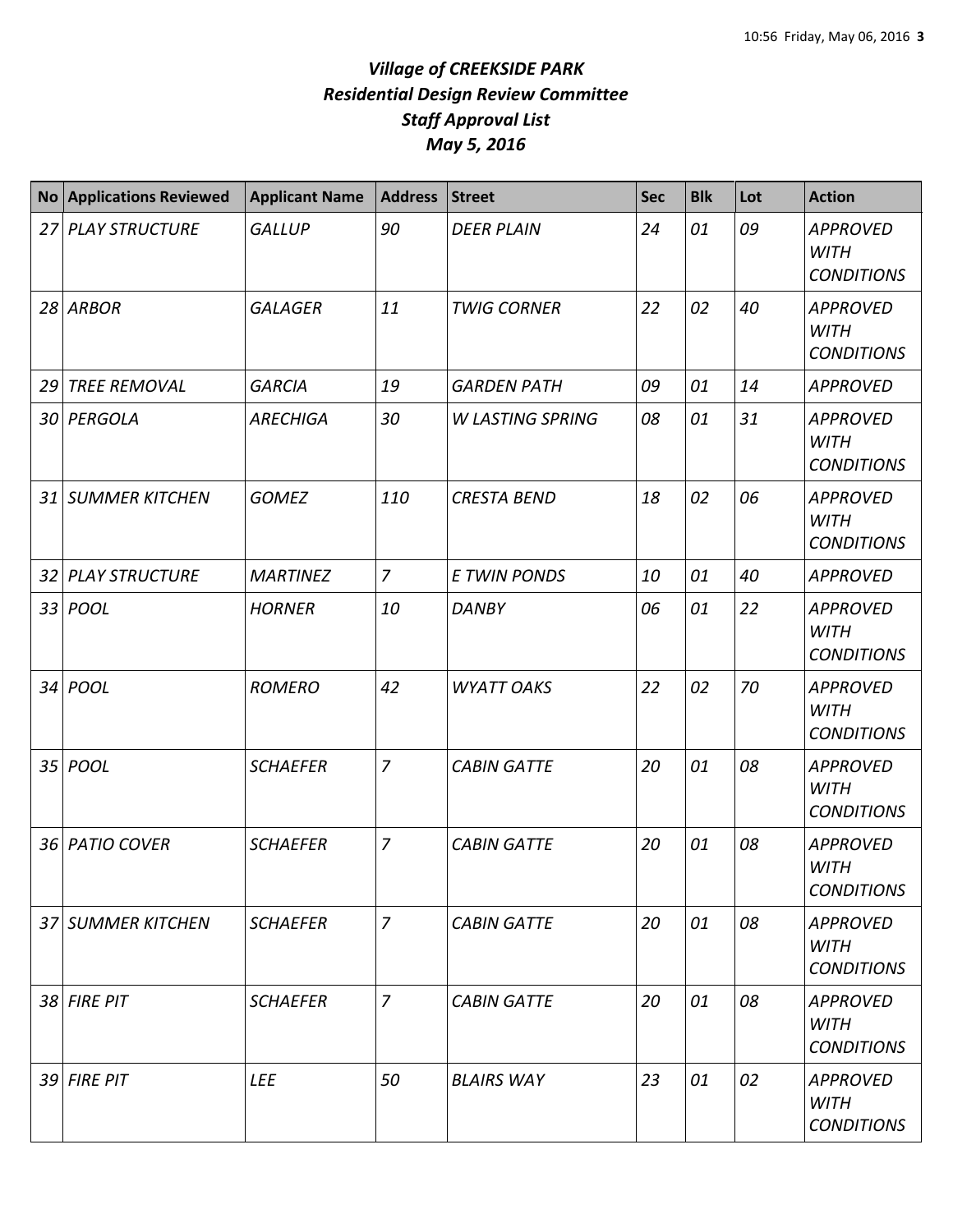|    | <b>No Applications Reviewed</b> | <b>Applicant Name</b> | <b>Address</b> | <b>Street</b>         | <b>Sec</b> | <b>Blk</b>     | Lot | <b>Action</b>                                       |
|----|---------------------------------|-----------------------|----------------|-----------------------|------------|----------------|-----|-----------------------------------------------------|
| 40 | TREE REMOVAL                    | <b>SCHMULSON</b>      | 26             | <b>BURNISHED OAKS</b> | 22         | $\overline{2}$ | 74  | <b>APPROVED</b>                                     |
|    | 41 FIRE PIT                     | <b>LEE</b>            | 50             | <b>BLAIRS WAY</b>     | 23         | 01             | 02  | <b>APPROVED</b><br><b>WITH</b><br><b>CONDITIONS</b> |
|    | 42 PLAY STRUCTURE               | <b>CATTARO</b>        | 131            | <b>ROCKWELL</b>       | 34         | 01             | 08  | <b>APPROVED</b>                                     |
|    | 43 BASKETBALL GOAL              | LANEY                 | 31             | <b>IRONTON</b>        | 15         | 02             | 07  | <b>APPROVED</b>                                     |
|    | 44 <i>POOL</i>                  | VASU                  | 27             | <b>BEACONS LIGHT</b>  | 19         | 02             | 07  | <b>APPROVED</b><br><b>WITH</b><br><b>CONDITIONS</b> |
|    | $45$ FIRE PIT                   | VASU                  | 27             | <b>BEACONS LIGHT</b>  | 19         | 02             | 07  | <b>APPROVED</b><br><b>WITH</b><br><b>CONDITIONS</b> |
|    | 46 POOL                         | <b>SOON</b>           | 30             | <b>BEACONS LIGHT</b>  | 19         | 01             | 26  | <b>APPROVED</b><br><b>WITH</b><br><b>CONDITIONS</b> |
|    | 47 PATIO COVER                  | <b>TEPFENHART</b>     | 11             | <b>HADLOCK</b>        | 05         | 02             | 37  | <b>APPROVED</b><br><b>WITH</b><br><b>CONDITIONS</b> |
|    | 48 SUMMER KITCHEN               | <b>CAMPBELL</b>       | 27             | <b>BLAIRS WAY</b>     | 23         | 02             | 07  | <b>APPROVED</b><br><b>WITH</b><br><b>CONDITIONS</b> |
|    | 49 STORAGE SHED                 | <b>VICK</b>           | 6              | <b>TWIN PONDS</b>     | 10         | 01             | 38  | <b>APPROVED</b><br><b>WITH</b><br><b>CONDITIONS</b> |
|    | 50 PLAY STRUCTURE               | <b>VICK</b>           | 6              | <b>TWIN PONDS</b>     | 10         | 01             | 38  | <b>APPROVED</b>                                     |
|    | 51 PATIO COVER                  | <b>TEPFENHART</b>     | 11             | <b>HADLOCK</b>        | 05         | 02             | 37  | <b>APPROVED</b><br><b>WITH</b><br><b>CONDITIONS</b> |
|    | 52 PATIO COVER                  | <b>MALIK</b>          | 167            | <b>W NEW HARMONY</b>  | 21         | 02             | 06  | <b>APPROVED</b><br><b>WITH</b><br><b>CONDITIONS</b> |
|    | 53 FENCE                        | <b>MALIK</b>          | 167            | <b>W NEW HARMONY</b>  | 21         | 02             | 06  | <b>APPROVED</b><br><b>WITH</b><br><b>CONDITIONS</b> |